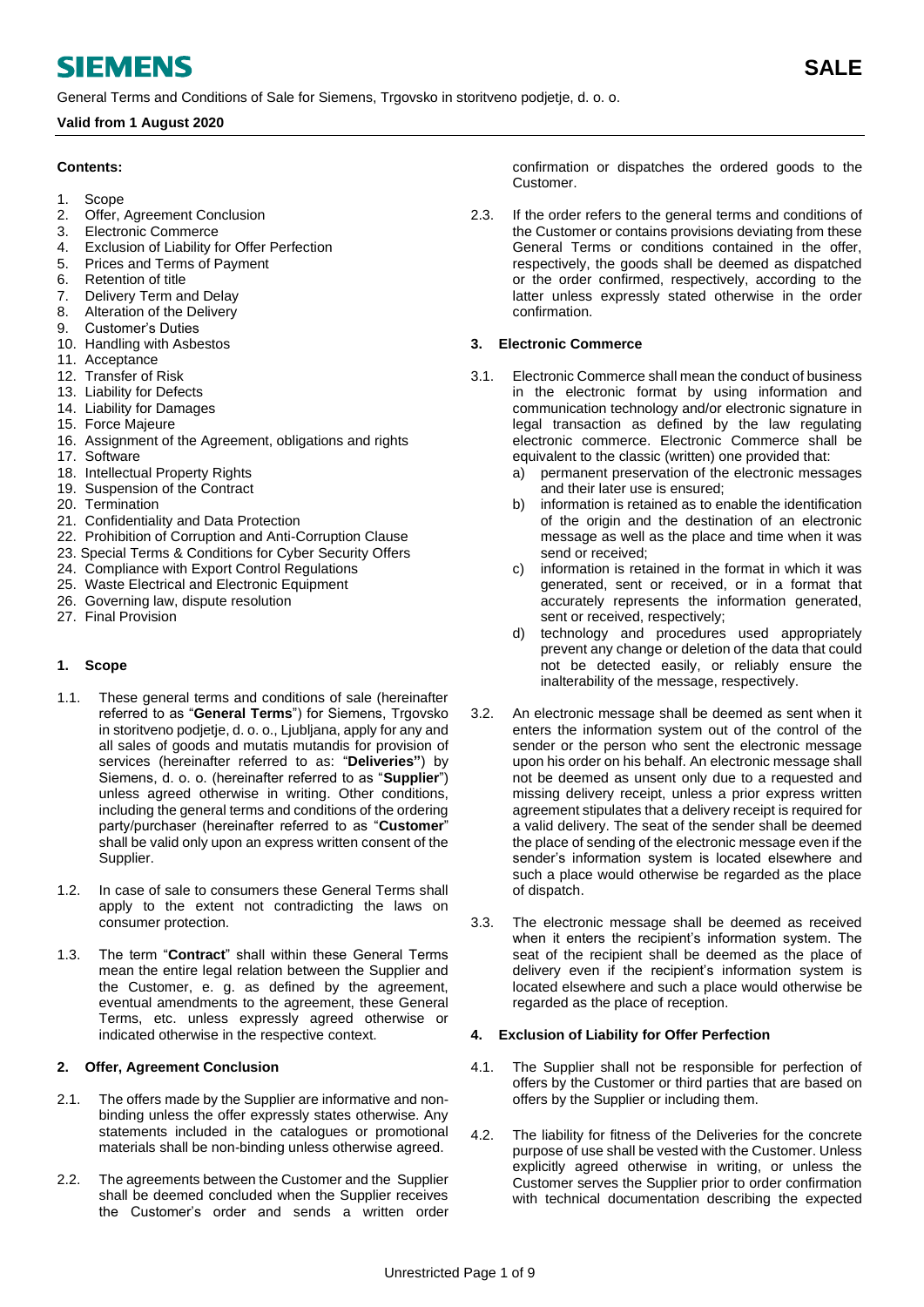attributes of the Deliveries, respectively, the Supplier shall only be liable for fitness for ordinary use.

#### <span id="page-1-0"></span>**5. Prices and Terms of Payment**

- 5.1. The price stated in the Contract shall be deemed the Contractual Price.
- 5.2. The Contractual Price and the payment term shall be determined in the offer and the agreement, respectively.
- 5.3. The Contractual Price is quoted in net value and does not include the VAT, customs duties nor any other eventual taxes or charges. The Customer shall reimburse the Supplier and/or his subcontractors all such costs if they are initially borne by the latter due to statutory requirements or other reasons.
- 5.4. All prices include the delivery under the EXW parity (Incoterms 2020) but do not include the packing, freight, insurance costs or other expenses or manipulative costs (such as e. g. costs of unloading, storing, third-party inspections, etc.).
- 5.5. If the Supplier agrees to set-up or built-in the delivered goods any additional costs arising thereof such as e. g. traveling expenses or daily allowances shall be borne by the Customer in addition to the Contractual Price, unless expressly agreed otherwise.
- 5.6. The prices are based on anticipated costs of the Supplier at the time the agreement is executed. If the costs increase significantly by the time of the delivery, the Supplier shall be entitled to request a price adjustment.
- 5.7. Unless otherwise agreed, all payments shall be made to the named Supplier's bank account, in the agreed currency, in full and without any deductions (e. g. bank costs). If the deductions cannot be avoided, the Customer shall increase the amount in the bank order accordingly to ensure the Supplier receives the same amount as he would have if there were no deductions.
- 5.8. If a discount or bonus is agreed upon, the Customer shall only be entitled thereto provided the payment is made in time and in the agreed amount.
- 5.9. If the delivery in multiple parts is agreed upon (partial deliveries) each partial delivery shall be paid upon respective partial invoice unless otherwise agreed.
- 5.10. The payment shall be deemed executed on the day when the Supplier is able to dispose of it.
- 5.11. In case of late payment the Supplier is entitled to request the statutory interest for late payment.
- 5.12. The Customer shall not be entitled to withhold payments on account of claims against the Supplier based on liability for defects or other legal grounds.

#### <span id="page-1-1"></span>**6. Retention of title**

- 6.1. The goods to be delivered and their respective parts shall remain the property of the Supplier until paid in full.
- 6.2. Upon Supplier's request, the Customer shall immediately upon the execution of the agreement and at his own cost

notarise his signature and return the agreement with a notarised signature promptly to the Supplier. The Customer authorises the Supplier to enter the retention of title to public evidences at the expense of the Customer. While the retention of title is in force, the Customer shall maintain the goods appropriately, insure them adequately against usual risks and take all reasonably measures to prevent damage on the property of the Supplier.

- 6.3. Unless otherwise agreed, the Customer is not entitled to dispose of the said goods.
- 6.4. If the retention of title is justifiably asserted (Articl[e 19.3.](#page-6-2)), the Customer shall submit the object of the delivery to the Supplier and enable unrestricted access thereto and the removal thereof, respectively.

#### <span id="page-1-2"></span>**7. Delivery Term and Delay**

- 7.1. The delivery term shall be stipulated in the offer or the agreement.
- 7.2. The delivery term shall commence to run on the date the latest of the following occurs:
	- a) the Supplier confirms the Customer's order;
	- b) the Customer fulfils all technical, sales or other conditions required and requisite for a successful fulfilment of the Supplier's duties;
	- c) the Supplier receives either the advance payment due before the Deliveries are made available to the Customer, or the respective guarantee in case of such agreement.
- 7.3. The delivery term does not commence to run or, if it has already begun, it shall be suspended if:
	- a) the Customer does not provide the requisite information, documents, deeds, permits or other documentation he is required to provide;
	- b) the Customer does not fulfil all technical, sales or other conditions, required and requisite for a successful fulfilment of the Supplier's duties (Chapte[r 9.](#page-2-0)), including the conditions from the Article [10.1.](#page-2-3);
	- c) Force Majeure case (Chapter [15.](#page-4-1)).

The Supplier shall also be entitled to an extension of time if the Customer's conduct from this Article significantly impedes the performance of the Order. The Supplier shall in any case from this Article be entitled to compensation of costs incurred therewith.

- 7.4. If the Supplier is due to his own default in delay with the delivery for more than two weeks, the Customer shall be entitled to liquidated damages for the delayed partial delivery in the height of 0,5 % of the price of the respective partial delivery for each completed week of delay, however not more than 5 % of the price of the respective partial delivery in total.
- 7.5. The liquidated damages from the previous Article shall be the sole and only remedy for the delay of the Supplier.

#### <span id="page-1-3"></span>**8. Alteration of the Delivery**

8.1. If the purpose of the Contract cannot be fulfilled in the agreed extent or in the agreed manner due to a change in legislation, technical or other standards, requests by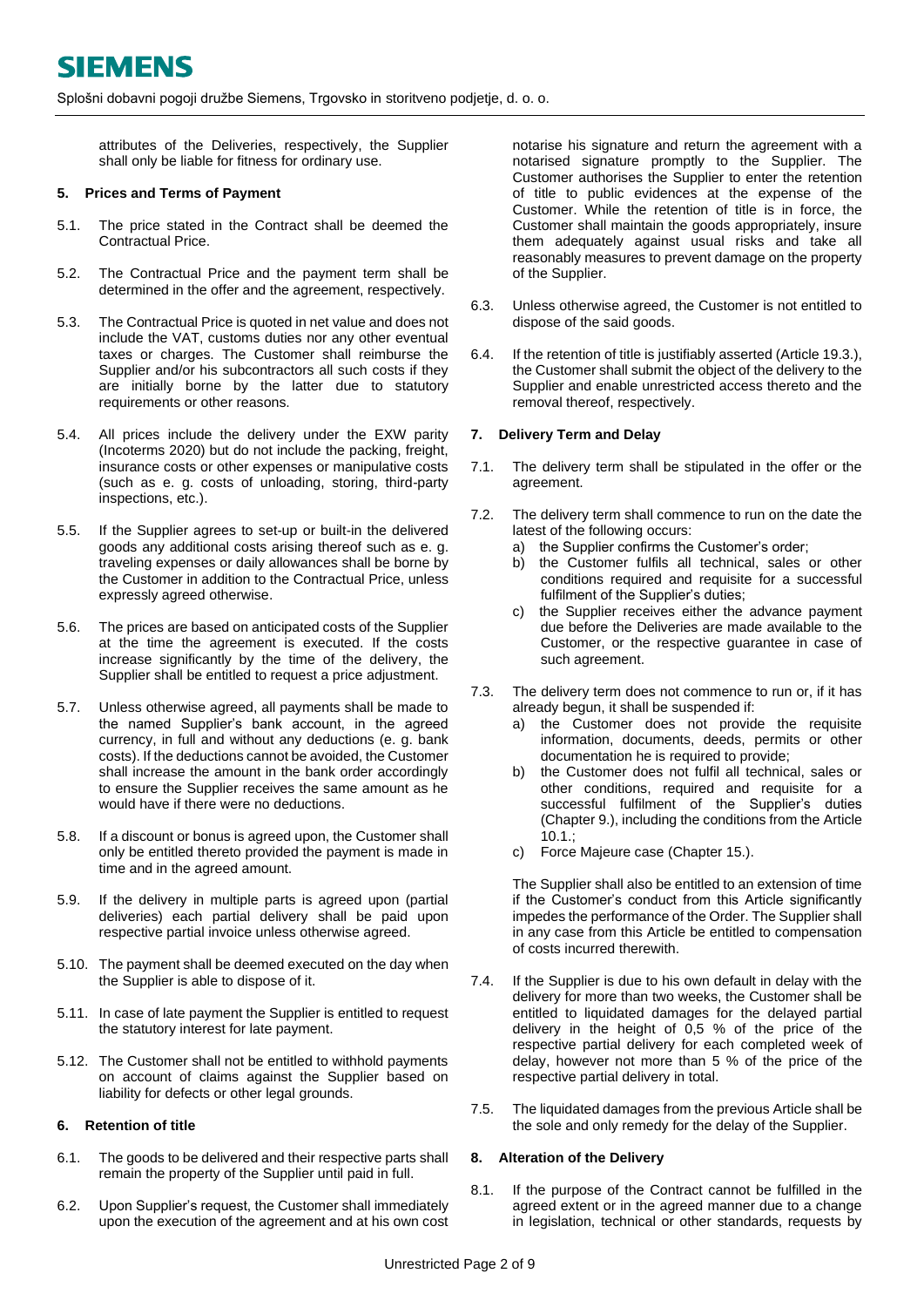the state or local authorities or a holder of a public authority, case law or use of administrative law that occurred after the execution of the agreement, the Supplier shall alter the delivery only upon a prior agreement with the Customer on the change of the deliver conditions such as e. g. delivery terms, prices, etc. If the performance of the Order is impeded due to the aforementioned reasons, the Supplier shall have the right to an appropriate extension of time and remuneration of additional costs incurred therewith.

8.2. The Supplier reserves the right to employ subcontractors.

## <span id="page-2-0"></span>**9. Customer's Duties**

- 9.1. The Customer shall ensure all conditions on his part for a successful and undisturbed performance of the Order, in particular he shall obtain all necessary permissions and consents for acceptance, commissioning and use of the supplied Deliveries.
- 9.2. For every building-in, erection, commissioning or performance of tests on the Deliveries outside of the premises of the Supplier (hereinafter referred to as "**Works at the site**") the Customer shall timely ensure at his own expense:
	- a) unrestricted access of the Supplier's staff to the site and the infrastructure;
	- b) support regarding obtaining visas, work permits and performance of customs procedures for the equipment and staff of the Supplier and his subcontractors, respectively;
	- c) that all preliminary diggings, construction and similar works (e. g. scaffolding and lifts erection) requisite for the Supplier to be able to begin with the performance of services have been finished;
	- d) energy, water, heating and illumination;
	- e) suitable dry and lockable rooms for storing materials, tools, etc., suitable recreation and working areas equipped with a telephone line and internet connection, adequate bathroom facilities;
	- f) compliance with all necessary health and safety measures and property-protection measures to protect the health, safety and property of the Supplier and his subcontractors.
- 9.3. Before the beginning of the Works at the site, the Customer shall at his own expense:
	- a) submit to the Supplier all necessary information on location of electrical and gas installations, plumbing, other installations, static and subterranean conditions at the site;
	- b) provide the agreed materials and equipment requisite for the beginning of the Works at the site and for a coordinated and uninterrupted performance of the works.
- 9.4. The Customer shall at his own expense provide appropriate containers at the site for storing dangerous and special waste as defined by valid laws and regulations as well as ensure appropriate storage and removal of such waste.
- 9.5. If successive partial deliveries are agreed upon, the Customer shall at the Supplier's request regularly confirm the progress and conclusion of the works in writing.

9.6. The Customer shall reimburse the Supplier all costs incurred due to the delays with Works at the site attributable to the Supplier by the latter due to defaults

#### <span id="page-2-1"></span>**10. Handling with Asbestos**

- <span id="page-2-3"></span>10.1. Whenever the Supplier is supposed to provide fitting, assembly or other similar services at the site, the Customer shall ensure that the works sites or construction sites, including the air and all parts of the equipment where the services are taking place, are free of asbestos. Else, the Supplier is entitled to defer the beginning of the works or suspend them until the Customer ensures compliance with the said conditions. It shall be deemed that the air is free of asbestos if the concentration in the air does not exceed 1000 fibres per m3. Upon the Supplier's request, the Customer shall be able to prove compliance with these standards with adequate measurements that may be as well ordered by the Customer.
- 10.2. The measurements shall be as a rule performed by a duly authorised and independent institute according to the rules acceptable for the Supplier.
- 10.3. The removal of asbestos shall only be performed by a duly qualified company. The costs of such removal shall be borne by the Customer.
- 10.4. The Supplier reserves the right to employ any safety measures and perform partially or in whole any agreed works even though the conditions from the Article [10.1.](#page-2-3) are not fulfilled.

# <span id="page-2-2"></span>**11. Acceptance**

- <span id="page-2-4"></span>11.1. For Deliveries where a formal acceptance is agreed (e. g. technical acceptance), the Customer shall carry out all requisite factory tests, preliminary running and other tests and accept the Deliveries upon their completion or partial completion. Unless otherwise agreed, the acceptance shall be completed within one week after the Supplier has notified the Customer that the Deliveries are ready for acceptance.
- 11.2. For Deliveries that do not require a formal acceptance, the Customer shall accept the Delivery as soon as the goods are delivered and services rendered, respectively, unless otherwise agreed in the contract.
- <span id="page-2-5"></span>11.3. If the Customer does not accept the Deliveries as set forth in the previous two Articles or if the dispatch is postponed for reasons attributable to the Customer, the Deliveries or partial Deliveries shall be deemed as accepted unless the Customer was unable to accept the Deliveries due to a justifiable reason that he has promptly communicated the Supplier. In case of deemed acceptance, any payment shall become due and all other consequences of the delivery shall apply accordingly, whereas the Supplier is entitled to store and insure the Deliveries at the risk and expense of the Customer. The Supplier is in any case entitled to the reimbursement of all costs and damages incurred due to a non-acceptance.
- <span id="page-2-6"></span>11.4. Any Deliveries shall be deemed as accepted when its commercial use commences.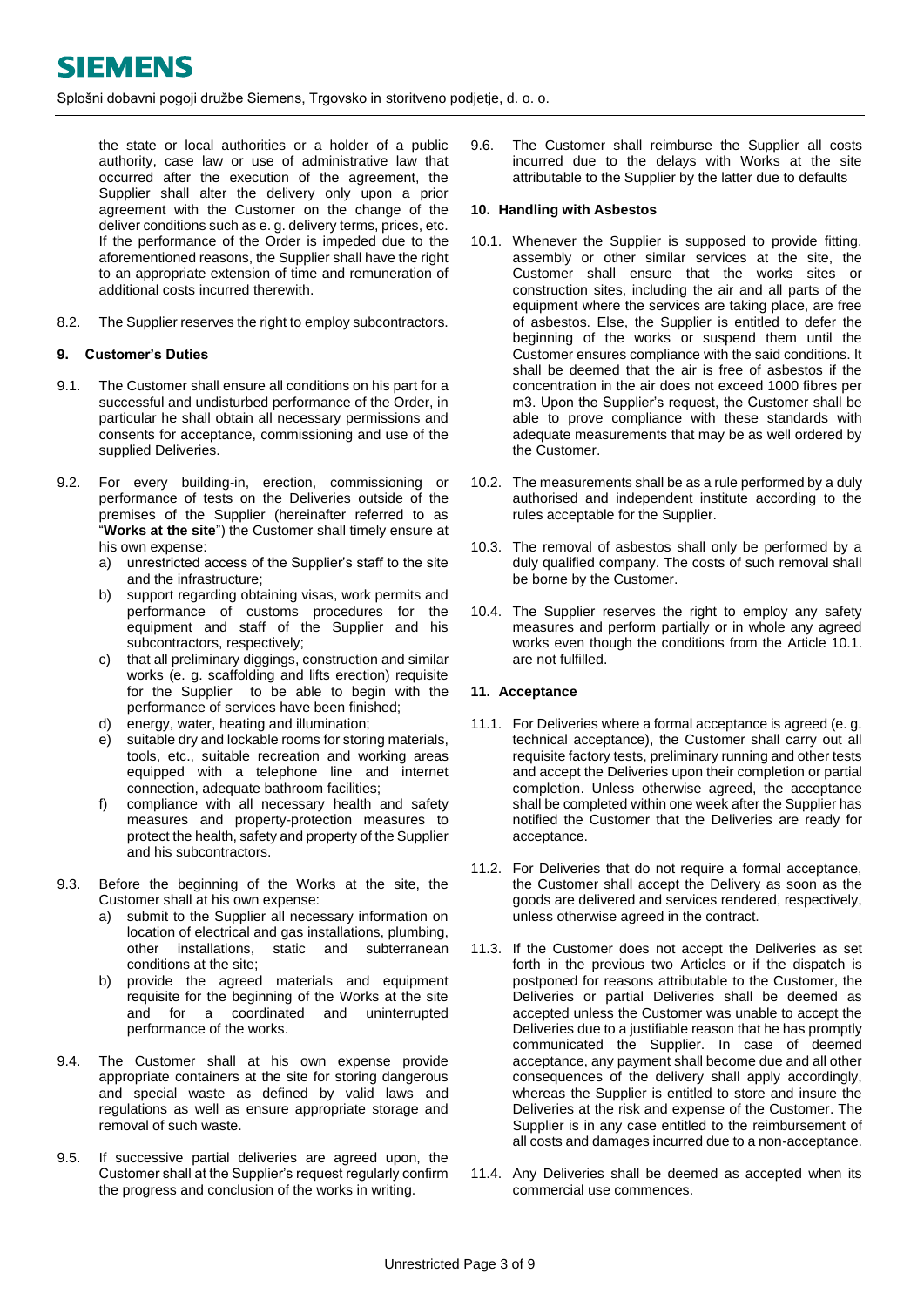- 11.5. The Customer shall only be entitled to reject the acceptance in case of substantial defects that hinder the operation of the delivery and/or commissioning of the delivery.
- 11.6. The Customer shall accept and pay for partial Deliveries. The Customer shall also accept the delivery even if the Supplier failed to provide all agreed documents, provided such documents are not requisite for economic exploitation of the delivery or it was expressly agreed otherwise (e. g. user's manual in Slovenian).
- <span id="page-3-2"></span>11.7. The Customer shall duly inspect the delivery prior to acceptance and notify the Supplier of any defects in writing. The notification of patent defects shall be communicated immediately after the acceptance. The Notification of latent defects shall be communicated immediately after identified. The Customer shall be responsible for collecting evidence on defects and eventual damages and submit them to the Supplier.
- 11.8. When the Customer is required to perform additional operation tests or preliminary running after the acceptance has been complete, any unsuccessful performance thereof shall not have any impact on the already completed acceptance.
- 11.9. All acceptance costs (e. g. expenses of examinations, tests, permits or acceptance procedure) shall be borne by the Customer.

## <span id="page-3-0"></span>**12. Transfer of Risk**

- 12.1. Unless otherwise agreed or in the case Incoterms terms of delivery that do not define the moment of risk transfer apply, the risk of accidental loss of or damage shall pass from the Supplier to the Customer:
	- a) for deliveries of goods upon the delivery to the first carrier;
	- b) for deliveries that involve services after the services are completed and accepted according to Articles [11.1.](#page-2-4), [11.3.](#page-2-5) and [11.4,](#page-2-6) respectively.

#### <span id="page-3-1"></span>**13. Liability for Defects**

- 13.1. The Supplier shall be liable for rectification of defects on supplied goods and services if they do not have the attributes necessary for the customary use or attributes and features that were expressly agreed upon (hereinafter referred to as "**Defects**"), provided that such Defects are caused by reasons existent before the acceptance.
- 13.2. The liability shall be excluded for Defects that cannot be attributed to the Supplier or are caused by reasons out of the Supplier's control, such as e. g.:
	- a) poorly executed preliminary works, construction or assembly works;
	- b) defects of the materials supplied by the Customer;
	- c) insignificant deviations from the specifications;
	- d) normal wear and tear after the risk has been transferred;
	- e) defects caused by inappropriate operation, excessive, inappropriate, incorrect or negligent use of Deliveries by the Customer or third parties;
	- f) defects caused through use of inappropriate working materials;
- g) defects caused by unauthorised interference of third parties;
- h) defects caused by failure to comply with instructions or recommendations of the Supplier contained in operation and service manuals;
- i) software defects that cannot be reproduced;
- j) defects caused by third persons or force majeure (e. g. atmospheric discharge, surge, exposition to chemical agents, etc.).
- 13.3. If the supplied goods or services are manufactured and/or performed according to the construction data, plans, models or other specifications provided by the Customer, or materials provided by the Customer, or upon instructions by the Customer, the Supplier shall only be liable for the quality of the execution of works itself.
- 13.4. The Supplier's liability for works performed by third parties not related to the Supplier shall be excluded in all cases.
- <span id="page-3-3"></span>13.5. Unless otherwise agreed, the liability period for Defects shall be 6 months and shall begin to run with the acceptance or the partial acceptance of the Deliveries (Chapter [11.](#page-2-2)).
- 13.6. The liability for Defects ceases prematurely in case:
	- a) repairs and/or alterations to the Deliveries are performed by the Customer or a third party without a prior written consent of the Supplier;
	- b) the Customer does not notify the Defect to the Supplier pursuant to Article [11.7;](#page-3-2)
	- c) the Customer does not undertake all reasonable measures to avoid the resulting damages;
	- d) the Customer does not enable the Supplier to rectify the Defects.
- 13.7. The Supplier shall rectify the Defect which was duly and timely notified pursuant to the Article [11.7.](#page-3-2) at his own discretion either by repair, substitution or re-performance of the defect works.
- 13.8. The Customer shall allow the Supplier a reasonable period and ensure appropriate conditions for the rectification of Defects. The Customer shall furnish the defect parts and/or services to the Supplier for rectification at his own cost and responsibility at the place in the Republic of Slovenia designated by the Supplier, unless explicitly agreed otherwise in writing. The expenses of and risk during the disassembly and assembly shall be borne by the Customer.
- 13.9. If the Defect is not rectified within the agreed period, the Customer shall be entitled to entrust the rectification to a third party at the expense of the Supplier subject to a prior written notice.
- 13.10. If the Customer engages in Defect rectification but later ascertains there is no Defect, the respective costs of such rectification attempt shall be borne by the Customer.
- 13.11. The liability period (Article [13.5.](#page-3-3)) shall commence to run anew for every substituted or repaired part. However, the liability of the Supplier shall end in any case after twice the initial liability period, calculated from the date of the initial acceptance, has passed.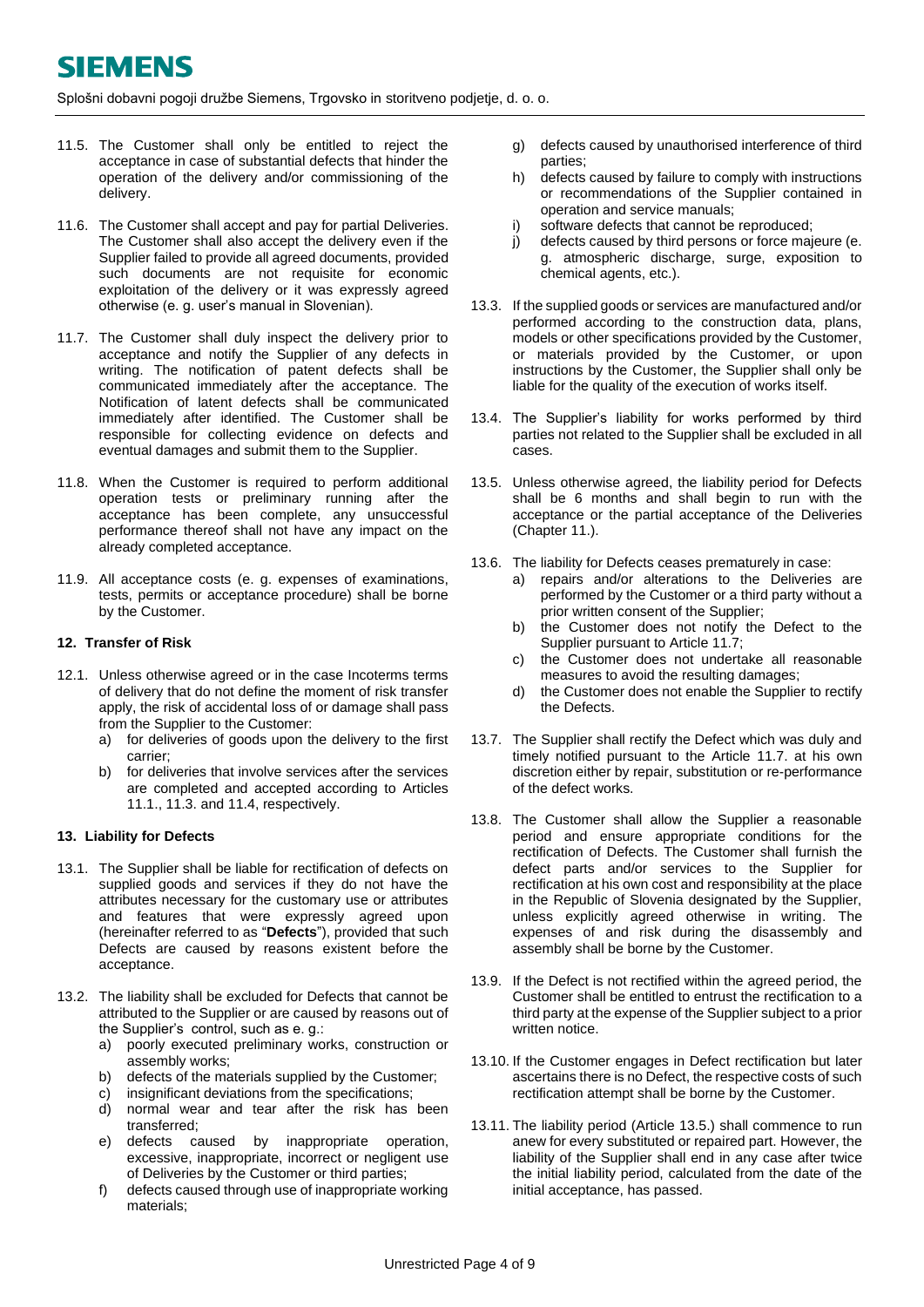- 13.12. If software is defective so that the use of it is substantially hindered, Supplier shall only be obliged to provide the Customer with an update of the software when such updated version is reasonably available at Supplier or, if Supplier is only licensee, from Supplier's licensor. If the software has been modified or individually developed by Supplier, Supplier shall in addition provide the Customer with a workaround or other interim corrective solution until the upgraded version of the software is issued, if such workaround or interim solution is feasible at reasonable expense and if otherwise the Customer's business operations would be substantially impeded. Upgraded version of the software is subject to payment and other terms agreed between Customer and Supplier.
- 13.13. Unless otherwise agreed, the remedies mentioned in this Chapter shall be the exclusive remedies for defects. Any other liability other than that mentioned in this Chapter, including liability on any other legal grounding, shall be excluded. The Customer is not entitled to reimbursement of costs or further compensation incurred in connection with asserting liability claims and/or enforcing his rights.

#### <span id="page-4-0"></span>**14. Liability for Damages**

- 14.1. The Supplier's liability for damages shall be limited to 20 % of the Contractual Price for every single event and to a maximum of 50 % of the Contractual Price for all events aggregately. In case of a frame agreement covering multiple deliveries in a longer period based on individual orders, the Contractual Price shall mean the price of each individual delivery.
- 14.2. The liability for any reflex damages, damages for lost expectations (reliance damages), inability of use, loss of revenue, loss of data, production cut-out, reduction of sales, damages due to liquidated damages and damages paid to third parties or the provision of other benefits to third-parties upon their claims, or other incidental or indirect damages, shall be excluded.
- 14.3. The limitations from previous Articles shall not apply in case the damages are incurred due to gross negligence or intent of the Supplier. The liability for any consequences caused by ordinary negligence (culpa levis) shall be, however, excluded.
- 14.4. All liability limitations stipulated in the Contract in favour of the Supplier shall also apply to his subcontractors and subsuppliers.
- 14.5. The Customer shall ensure that the liability of the Supplier to other business partners of the Customer does not exceed the boundaries as set forth in the Contract. The Customer shall indemnify the Supplier from any claims by his other business partners exceeding these limits.
- 14.6. The Customer shall not be entitled to claim damages after the liability for defects period has expired or after that lapse of statutory limitation (prescription) period, whichever comes first.

#### <span id="page-4-1"></span>**15. Force Majeure**

15.1. Force Majeure shall mean any unforeseeable event occurring after the execution of the agreement that could not be expected, prevented or avoided and causes a delay in performance of the Contract or the inability to fulfil it. Examples of Force Majeure shall include e. g. natural disasters and catastrophes such as epidemics, nuclear accidents, fire, floods, hurricanes, earthquakes; actions or omissions of civil or military authorities such as changes of legislation, limitations of use or transactions with foreign currencies, embargo, revocation or abolishment of import or export allowances, nonissuance of licenses, permits or approvals, or any other act or failure to act by any public authority, declaration of state of emergency, imposing of quotas or restrictions on use of materials or labour force employment; war or mobilisation, civil war or uprising, riots, sabotages or revolutions; strikes or lockouts. Among others also attacks on Supplier's IT systems (such as virus attacks, hacker attacks), disturbances in production at the Supplier or his subsuppliers resulting from Force Majeure that cause delays in delivery of key raw materials and/or components.

- 15.2. As long as Force Majeure event continues to exist, the affected party shall not be deemed to be in delay with fulfilment of its obligations impacted by Force Majeure nor shall be liable for any damages arising thereof.
- 15.3. The party affected by Force Majeure shall promptly notify the opposite party of occurrence and cease thereof and upon request provide available evidence of occurrence, duration, extent and consequences of Force Majeure. Otherwise, the affected party shall not be entitled to the benefits granted in this Chapter. The contractually agreed due dates shall be extended in writing considering the duration of Force Majeure.
- 15.4. If a Force Majeure event continues for a cumulative period of more than six (6) months, either party shall have the right to withdraw from the agreement.

#### <span id="page-4-2"></span>**16. Assignment of the Agreement, obligations and rights**

- 16.1. Neither party shall be entitled to assign the agreement or any respective parts thereof, individual rights nor obligations to a third party without a prior written consent of the opposite party.
- 16.2. The foregoing does not apply to the Supplier's right of assignment of any individual rights or obligations or the whole agreement to any of the affiliated company of Siemens Group subject to a prior written notice to the Supplier. A prior express consent of the Supplier shall not be required therefore. The Supplier shall not be entitled to withdraw from the agreement in such case.
- 16.3. The Supplier shall further be entitled to assign the whole Contract or a part of it to any third party, in the event of a sale or other transfer of the business or a part of the business to a third party. The Customer shall not be entitled to withdraw from the agreement in such case.

## <span id="page-4-3"></span>**17. Software**

17.1. The Customer shall have a non-exclusive right of use of software that constitutes an integral part of the delivery (hereinafter referred to as "**Software**"). Any use of the said Software shall be limited to the use together with the delivered goods, in an unmodified format, only for the intended purpose and in the manner specified in the technical documentation (if provided). The assignment of the aforementioned rights to third parties shall only be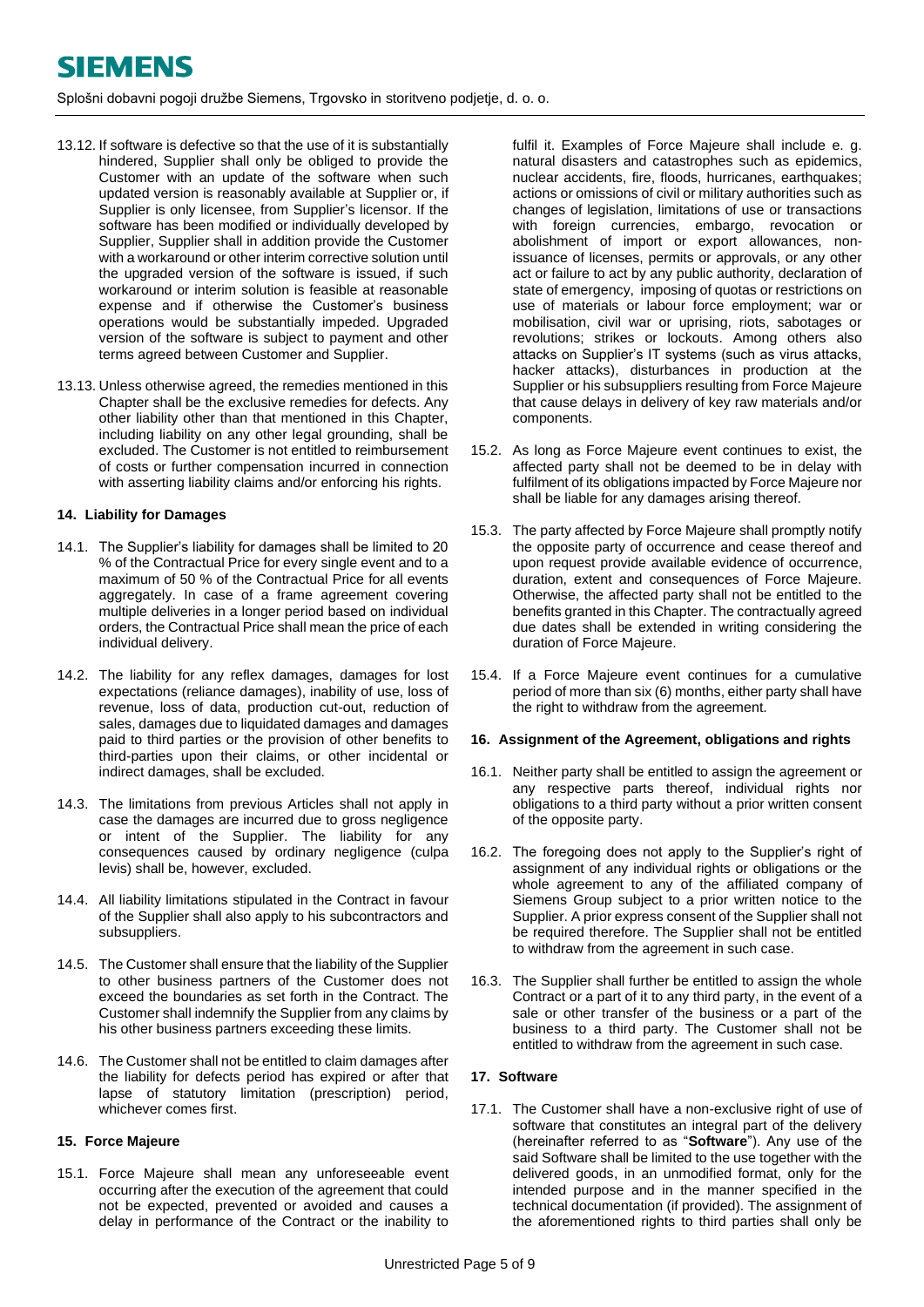allowed together with the transfer of respective goods that contain the Software.

- 17.2. If the Deliveries include Supplier's software, such software is licensed under the license terms contained in the software documentation, the software itself or in the attached license terms (in each case the "applicable license conditions"), which shall prevail over this Chapter 17.
- 17.3. If the Deliveries include third party software, whose specific license terms as licensor apply, Supplier will provide such license terms together with the Deliveries. The Customer shall comply with such third party license terms.
- 17.4. Insofar as the software contains Open Source Software, Supplier shall provide the applicable Open Source Software license terms together with the Deliveries. The Open Source Software license terms shall prevail over this Chapter 17. Within the context of this provision, "Open Source Software" shall constitute all software and hardware or other information offered by individual license holders to all users without a license fee based on a license entailing modification or distributions rights (e.g. GNU general public license (GPL), GNU lesser general public license (LGPL) or MIT license). Details regarding any third-party software and Open Source Software contained in the Supplies are available in the software documentation.

## <span id="page-5-0"></span>**18. Intellectual Property Rights**

- 18.1. The Supplier reserves all intellectual property rights i. e. copyrights as well as industrial property rights on Software, Hardware, Know-how (hereinafter referred to as "**IPR**") provided with or as part of the Deliveries and the entire documentation submitted to the Customer such as plans, sketches, technical documentation, drafts, samples, catalogues, prospects, photos, etc. (entire documentation hereinafter referred to as "**Documentation**").
- 18.2. Reproduction, modification and further distribution of the offer and project Documentation as well as IPR or disclosure thereof to third parties without the consent of the Supplier shall not be permitted.
- 18.3. The Customer shall only be entitled to use the Documentation and IPR unmodified, for the purpose and to the extent necessary for operation and maintenance of the Deliveries. Any other use shall only be allowed upon a prior written consent of the Supplier. In particular, the Customer shall not be entitled to reproduce or imitate the deliveries or parts thereof for purposes not directly linked to the fulfilment of the contractual obligations.
- 18.4. The assignment of the aforementioned rights to third parties shall only be allowed together with the transfer of respective goods and subject to the consent of the Supplier.
- 18.5. In the event a third party asserts legitimate claims against the Customer because of an infringement of Intellectual Property Rights by the Deliveries, the Supplier shall at its own discretion and at his own costs either:
	- a) obtain the right to use the relevant Intellectual Property Rights;
- b) modify the delivery so as not to infringe the relevant Intellectual Property Rights, or
- c) replace the infringing part of the delivery.

If the Supplier estimates that none of the aforementioned solutions is possible, the Supplier shall take the deliveries back and reimburse the Customer the price paid.

- 18.6. The Supplier's obligations under the previous Article are subject to the following conditions:
	- a) The Customer has immediately notified the Supplier in writing of the claims asserted by the third party and has furnished the Supplier with a copy of each<br>communication, notice or other document communication, notice or other exchanged in relation to the alleged infringement;
	- b) The Customer does not acknowledge the infringement and provides the Supplier with authorisation, information and assistance necessary to defend or settle such claim.
	- c) The Supplier is given exclusive control of the defence (including the right to select the counsel), and the exclusive right to use or refrain from using any legal remedies or settle such claims at its own discretion.
	- d) If the Customer stops using the Deliveries or any relevant portion thereof to reduce the damage or for other important reasons, he notifies the third party in writing that the cessation of use shall not be construed as an acknowledgment of an Intellectual Property Rights infringement.
- 18.7. Any claims of the Customer shall be excluded if the responsibility for the Intellectual Property Rights infringement can be attributed to the Customer, its agents, employees or contractors, e. g. if the infringement was caused by using the Deliveries in a manner not foreseeable by the Supplier, by a modification of the Deliveries by the Customer or by using the Deliveries together with other equipment.
- 18.8. Any other or further rights and remedies of the Customer regarding the infringement of Intellectual Property Rights not mentioned in this Chapter shall be excluded.

#### <span id="page-5-1"></span>**19. Suspension of the Contract**

- <span id="page-5-2"></span>19.1. In case the Customer is late with the payment or fulfilment of other obligations from this Contract, the Supplier shall be entitled to:
	- a) Defer fulfilment of his obligations until the due payments are made or other obligations fulfilled (especially those critical for the Supplier's performance); the Supplier is entitled to charge the Customer with any expenses or damages incurred thereby.
	- b) Request a corresponding extension of the agreed deadlines.
	- c) Charge the Customer the statutory interest for late payment from the day the debt was due until it is settled.
	- d) Request an immediate payment of the entire outstanding debt (due and undue) if the Customer is in delay with his payments and does not settle his accounts in the 15-day grace period after the written notice.
- <span id="page-5-4"></span><span id="page-5-3"></span>19.2. In addition to the reasons stated in the previous Article, the Supplier shall also be entitled to suspend the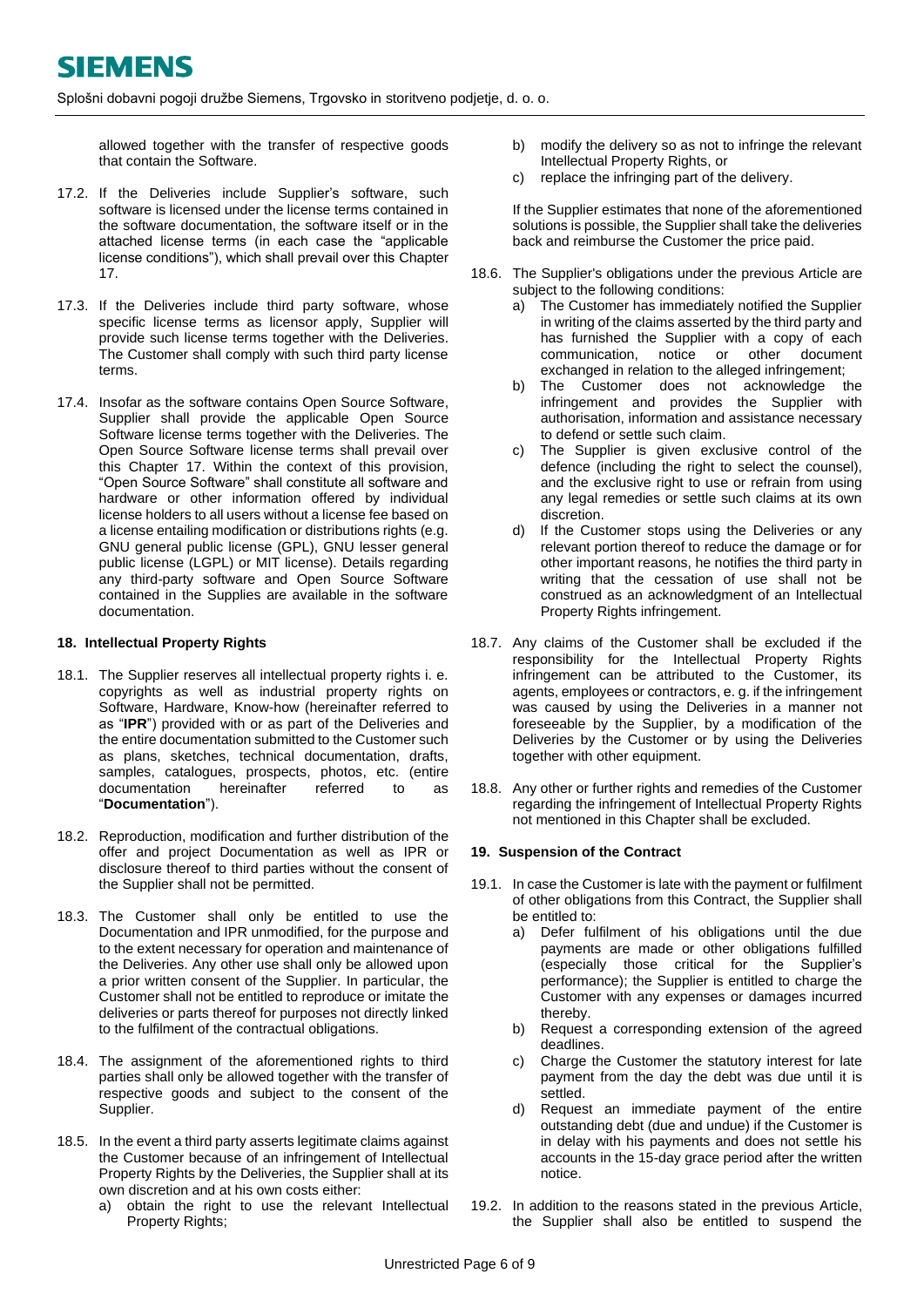performance of the Contract if it may be reasonably presumed that the payments will not be made in time or in full due to reasons that occurred after the execution of the agreement and the Customer does not provide adequate insurance thereto.

<span id="page-6-2"></span>19.3. If the Supplier suspends the performance of the Contract according to Articles [19.1.](#page-5-2) or [19.2.](#page-5-3) or if the Customer suspends the performance of the Contract due to reasons not attributable to the Supplier, the Customer shall pay for all completed (partial) deliveries and/or services and reimburse the Supplier all expenses incurred due to the suspension, e. g. payments to the subcontractors, costs of waiting time, etc. In the case of the Contract suspension, the Customer shall be obliged to return any already delivered good and/or services at the request of the Supplier. Any such returns, asserting the retention of title or other similar acts shall not mean the termination of the agreement unless expressly stated by the Supplier.

## <span id="page-6-0"></span>**20. Termination**

- 20.1. If a unilateral right to terminate the Contract for convenience without stating the reason is agreed upon and no termination period is stipulated, the termination period shall be 60 days.
- <span id="page-6-3"></span>20.2. Either party may unilaterally withdraw from the Contract with immediate effect in case of:
	- a) A winding-up, compulsory settlement or bankruptcy procedure is instituted or proposed against the opposite party.
	- b) Legal changes within the company that could affect the implementation of the agreement.
	- c) Blockade of the bank account of the opposite party.
	- d) A Force Majeure event that continues for a cumulative period of more than six (6) months.
	- e) Violation of essential parts of the Contract.
	- f) It is evident from the conduct of the opposite party or from the circumstances that she will not or will not be able to fulfil her contractual obligations.
- 20.3. In addition to reasons listed in Articl[e 20.2.](#page-6-3), the Customer may also unilaterally withdraw from the Contract with an immediate effect in case the Supplier is in delay with the delivery, however, only after he had notified the Supplier of the intended withdrawal and granted him an appropriate extension period, provided the Supplier has not fulfilled his obligations even in the additional grace period.
- 20.4. If liquidated damages for delay in delivery are agreed upon, the Customer shall only be entitled to withdraw from the Contract after the maximum amount of liquidated damages has been reached.
- 20.5. The Customer shall be entitled to withdraw from the Contract without granting the Supplier an additional grace period if it is obviously evident from the conduct of the latter or from the circumstances that in spite of an additional grace period, he will not or will not be able to fulfil his contractual obligations.
- <span id="page-6-4"></span>20.6. In addition to reasons listed in Article [20.2.](#page-6-3), the Supplier may also unilaterally withdraw from the Contract with an immediate effect if:
	- a) The Customer becomes associated with or merges with any company that is an immediate competitor of

the Supplier or such competitor gains a controlling share in the Customer or controlling rights with respect to the Customer in any other way.

- b) The Customer in delay does not fulfil his contractual obligations in spite of the 15-day grace period after the notice of delay (Article [19.1.](#page-5-2), sub-paragraph [d\),](#page-5-4) unless an adequate insurance securing the performance of obligations is provided.
- 20.7. The withdrawal notice shall be sent to the opposite party with registered mail. If a unilateral right to terminate the Contract for convenience without stating the reason is agreed upon, the termination period shall commence on the day the mail is sent off.
- 20.8. In the event of the cessation of the validity of the Contract, irrespective of the cause, the already performed or partially performed deliveries or services, including those not yet accepted and preparation works accomplished by the Supplier, shall be charged as agreed hereunder. Instead of the due payment, the Supplier is entitled to request the return of the delivered goods at his discretion.
- 20.9. In case of withdrawal pursuant to the Article [20.6.](#page-6-4), the Supplier shall be entitled to restitution of all incurred costs, including those incurred with the withdrawal itself (e. g. leaving of the working site, costs and damages of eventual subcontractors, costs of the premature end of usage of fittings and equipment, etc.). Apart from the restitution of costs, the Supplier shall be entitled to compensation for the entire damages incurred due to the withdrawal, to wit according to the valid laws.

# <span id="page-6-1"></span>**21. Confidentiality and Data Protection**

- 21.1. "Confidential Information" shall mean any information and data, including, but not limited to, any kind of business, commercial or technical information and data disclosed by the Supplier to the Customer, especially e. g. information on the Supplier, offer, agreement, copy, abstract, draft, template, prototype, know-how, experience or parts of such data (hereinafter referred to a "**Confidential Information**").
- 21.2. All Confidential Information shall be used by the Customer exclusively for the purpose of the Contract fulfilment and disclosed only to those employees who reasonably need to be acquainted with such information in order to be able to fulfil the Contract. The Customer shall protect Confidential Information against unauthorised access or use by third parties.
- 21.3. Confidential Information shall be kept confidential with the diligence of a good manager regardless if they were obtained in connection with the order or from another source, unless they are publicly known.
- 21.4. No Confidential Information shall be disclosed to third parties or used for other purposes than Contract fulfilment without a prior written notice of the opposite party.
- 21.5. If the disclosure of Confidential Information to third parties or their use for a purpose other than the Contract fulfilment is granted or required in connection with the performance of the order, the disclosure shall only be made if the receiver (i. e. the third party) is bound to confidentiality to an extent not less stringent than the obligations imposed in this Chapter (Chapter [21.](#page-6-1)).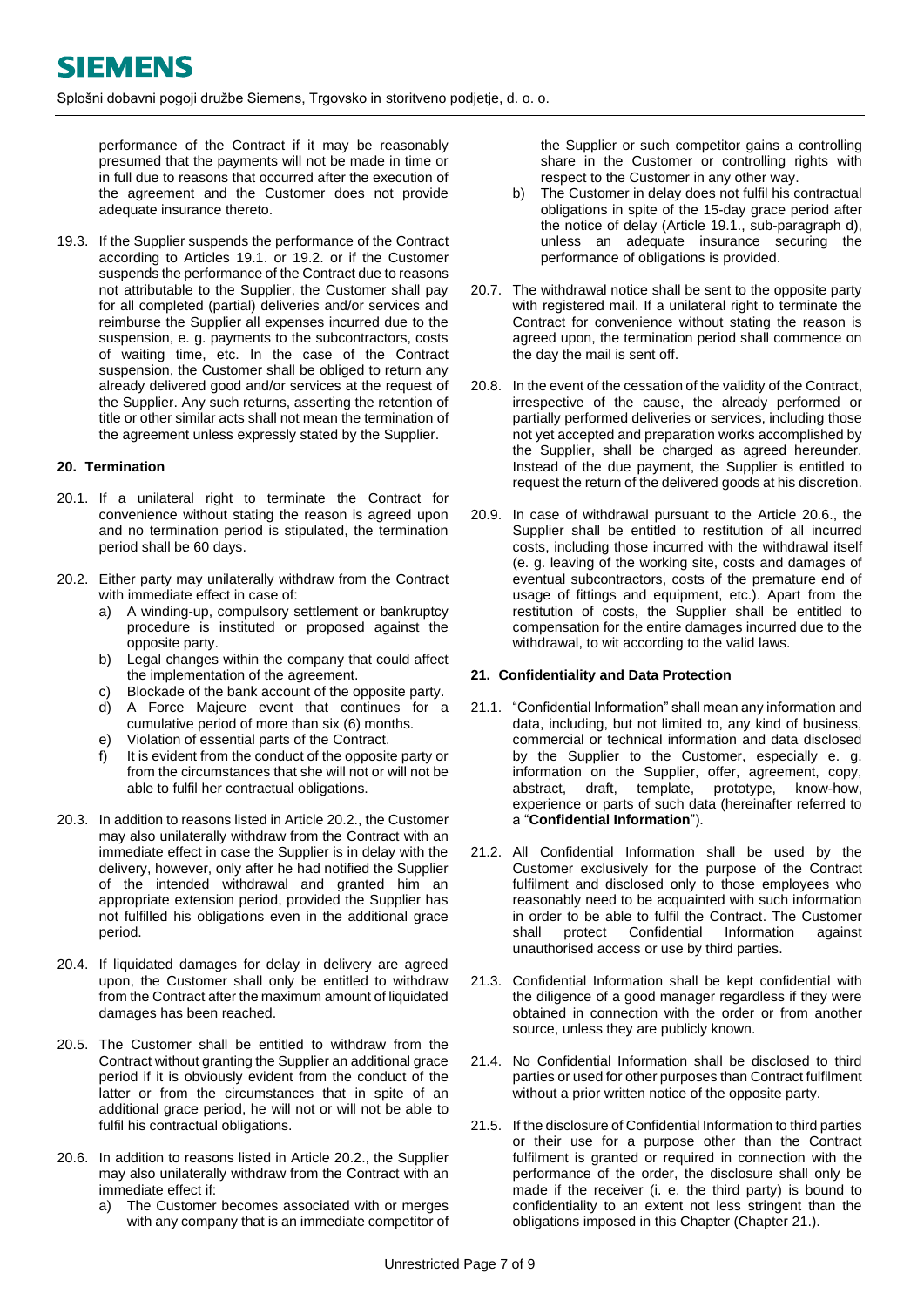- 21.6. The confidentiality principles set forth in Chapter [21.](#page-6-1) shall analogously also apply to personal data of the Supplier or third persons and to confidential information pursuant to the laws governing banking and stocks business if such information is obtained by the Customer within the scope of the order. The Customer shall ensure all such data is handled pursuant to the laws on personal data and banking data protection.
- 21.7. The Supplier shall only process personal data in compliance with all applicable regulations governing data protection. During operations with the Customer, the Supplier shall process the personal data of contact persons at the Customer, interested parties (potential suppliers) or other business partners. Details of the categories of processed data, the purposes of processing and the legal grounds are available in the Siemens Privacy Policy – they are available in detail on the Supplier's homepage at the following link[: Privacy Policy.](https://new.siemens.com/global/en/general/privacy-notice.html)
- 21.8. Notwithstanding the provisions of this Chapter, the Customer shall be entitled to disclose or forward Confidential Information if so required by any ruling of a governmental or regulatory authority or court or by mandatory law. Such disclosure or forwarding shall be allowed provided that written notice thereof is given to the Supplier without undue delay and provided all reasonable efforts are used to assure Confidential Information will be treated confidentially. Confidential Information disclosed pursuant to this Article must be labelled as "Confidential" or with any other comparable designation.
- 21.9. The Supplier shall, as a rule, process data about the Customer (data from the business register, address, phone and fax numbers, and other data necessary for communication using modern communication tools, locations, contact persons, goods ordered and supply volume) deriving from individual business events automatically by employing information technology and only in relation to the execution of the respective Order, i. e. especially for administrative and accounting purposes. Due to logistical reasons, the Supplier reserves the right to store the data on servers of other affiliated companies.
- 21.10. The Supplier shall agree that the Customer forwards the data about the Customer and transactions that is obtained within the course of conducting business or orders performance to other companies within Siemens corporation for the following purposes: a) the provision of information (e. g. purchase pooling), b) reporting for statistical purposes, c) risk management. The Supplier and other companies within Siemens corporation shall have the right to send to the Customer either on his own or by other companies of the Siemens corporation information about Siemens' goods and services, in writing or by email, and to contact it using any channel of communication. This consent may be cancelled by the Customer at any time and, in such case, Supplier undertakes to cease any such communication based on a written request made by the Customer.
- 21.11. The rights and obligations concerning Confidential Information as set forth herein shall survive the validity of the Contract between the Supplier and the Customer, to wit regardless of the reason for termination, and shall remain valid as long as there is commercially viable interest for confidentiality of the data. The Customer shall

be liable to the Supplier for any breach of obligations mentioned within this Chapter according to general rules on liability for damages.

# <span id="page-7-0"></span>**22. Prohibition of Corruption and Anti-Corruption Clause**

- 22.1. The Supplier shall notify the Customer no later than upon submission of his offer if the Supplier or members of his top management or board of directors had been convicted by a final judgement for bribery of a public officer within a period of five years prior to the submission of the offer to the Customer. The Supplier shall moreover notify the Customer without any delay if the Supplier or members of his top management or board of directors had been accused for bribery of a public officer at any time between the submission of the offer to the Customer and the acceptance of the Order items pursuant to Chapter 11.
- 22.2. If the negotiations or the Contract itself can be linked to any form of corruptive conduct pursuant to the Slovenian anti-corruption legislation that has or could have influenced the conduct of the parties to the Contract, the Contract shall be deemed null and void.
- 22.3. In case corruptive conduct can be linked to the execution or supervision of the respective Contract, the innocent party may withdraw from the Contract before its expiration with an immediate effect and without any further obligations, including liability for damages.

#### **23. Special Terms & Conditions for Cyber Security Offers**

- 23.1. The warranties contained herein related to cyber security are Supplier's sole and exclusive warranties as to Supplier's products and services and are subject to the limits of liability within the contract. Supplier makes no other warranties, express or implied, including, without limitation, warranties of merchantability or fitness for a particular purpose, course of dealing and usage of trade.
- 23.2. Supplier makes no warranty that the services or supplies related to cyber security will protect against all possible threats. Customer acknowledges that, given the inherent risks in the field of industrial control system security, Supplier does not represent, warrant nor guarantee that Customer will be able to achieve a durable and overall security of the service objects, systems or facilities or that customer's industrial control system environment (or service objects, etc.) will not be affected by cyber threats, even if all suggested measures are implemented. Customer will remain solely responsible for the security of the service objects, systems and facilities.
- 23.3. Supplier recommends that the Customer integrates the services, supplies and technical interfaces into a holistic, state-of-the-art industrial security concept. Customer acknowledges that any security tools and products, including the supplies, may fail, may be unable to prevent a particular attack, may not be compatible with all systems and devices, and/or may experience bugs or errors. No product and/or service can protect against all threats or operate unfailingly in all circumstances. Although Supplier may provide supplies and/or services intended to increase the security of Customer's service objects, programs, systems and facilities, Customer shall always remain solely responsible for the security of such service objectives, programs, systems and facilities. No